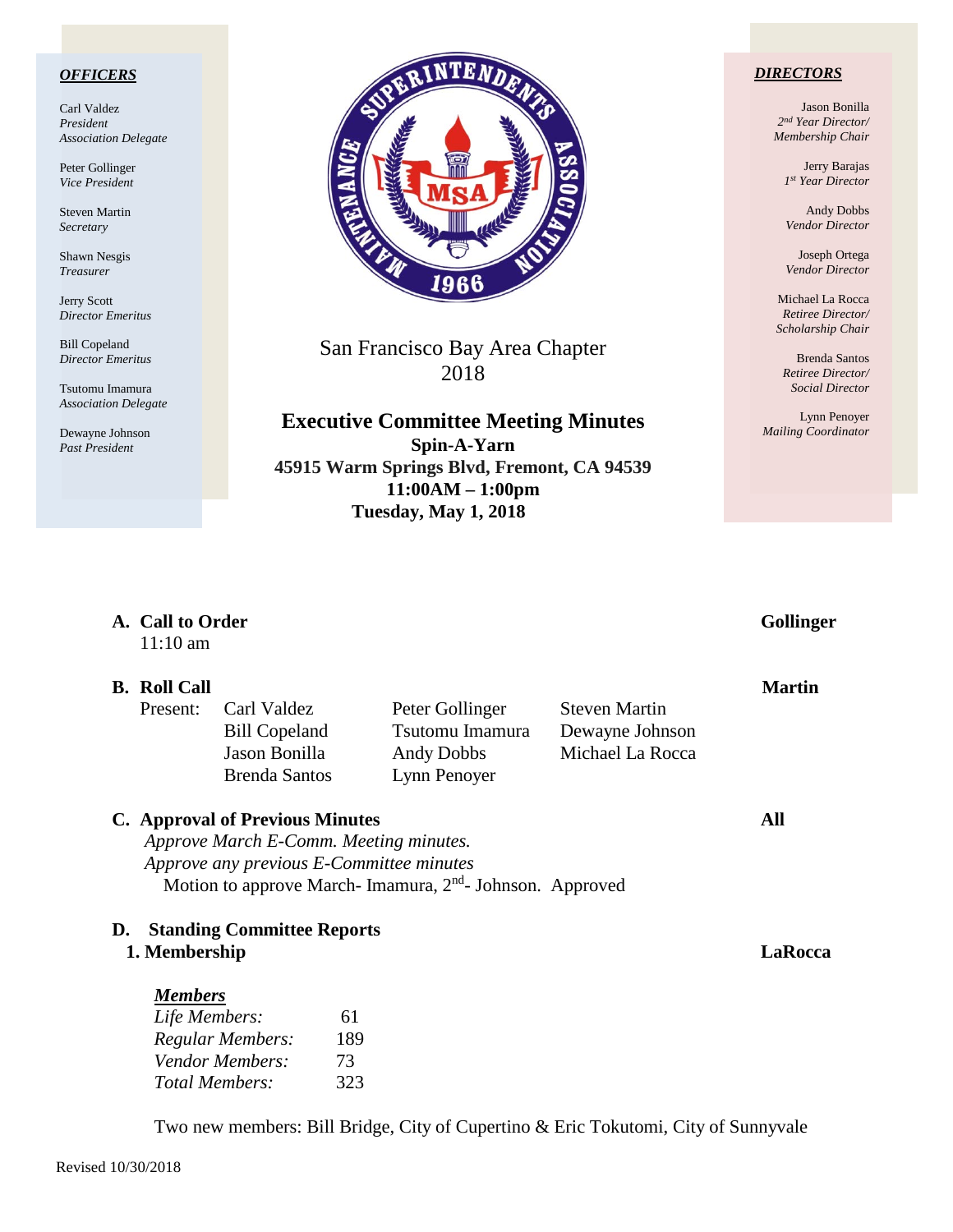La Rocca to notify Leon Gervin of Zio Fraedo's date for recognition.

## **E. Vendors Report Dobbs/Ortega**

1. Vendor Outreach

Shawn Nesgis gave a detailed list of all vendor members to Joseph Ortega and Pete Cortopassi

## 2. Vendor Roster

Lynn Penoyer requesting list of current membership. Full list to be provided by Jason Bonilla.

## **F. Association Report Imamura/Valdez**

- Next meeting May  $10^{th}$ .
- Protocol needed for Peter Walsh nominee. Tsutomu to add it on next agenda

## **G. Training Coordinator Martin**

1. *Approval of Andy Dobbs as Training Coordinator* Motion made to add Andy Dobbs as Training Coordinator- Bonilla, 2nd Johnson. Approved

## **H. Scholarships LaRocca/Imamura**

Consider changing date for Scholarship date which would impact BBQ date as well. Further discussions and considerations to be had

## **I. Golf Tournament Committee Report <b>Committee Report Ortega**

Still looking for more hole sponsors

## **J. Social Committee Santos Santos**

1. *Bocce Ball in April – April 28th, Fremont Campo di Bocci* Event was well attended with 21 people and a good time was had. Exploring dates and venues for next event.

# **K. Treasurer's report Nesgis**

| <b>TOTAL</b>          | \$45,568.39 |  |
|-----------------------|-------------|--|
| Savings               | \$30,843.39 |  |
| <b>Basic Checking</b> | \$14725.00  |  |
| Account totals:       |             |  |

## **2. Life Members LaRocca/Santos**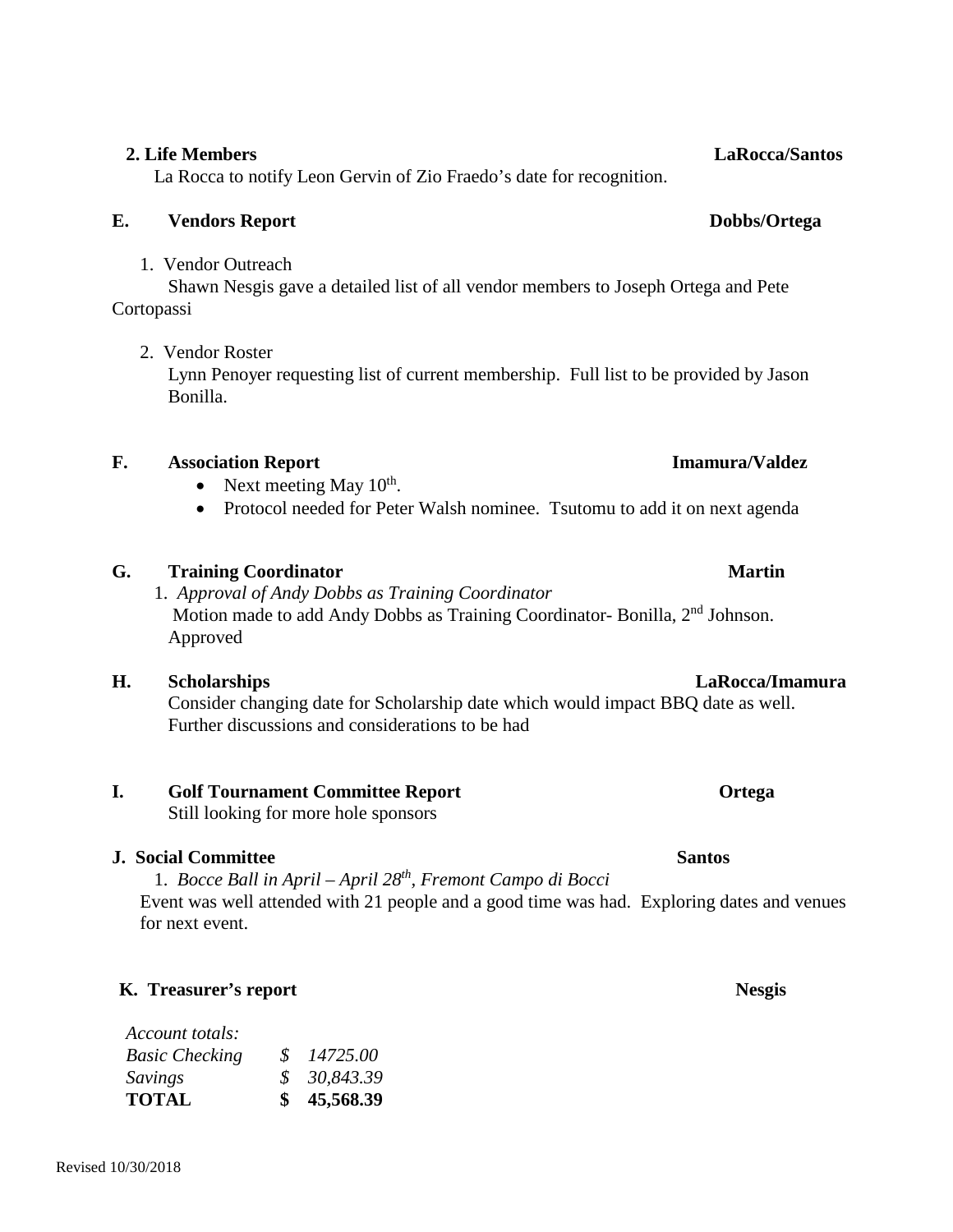### **L. Technology/Regonline Report Bonilla/Nesgis**

*1. Status of meeting with Susie regarding Regonline*

Nesgis & Bonilla to determine how to extract membership information. Will reach out to Susie.

*2. Development of protocol of backup users for Regonline*

*3. Access to program for E-Committee officers, Training Coordinator for upcoming events*

*4. Laptop purchase (Shawn)*

*5. Storing files electronically (Shawn & Jason)*

### **L. Old Business**

- *1. Recognition and plaque for Peterson Cat* Plaque made by City of Pleasanton
- *2. Appointment of new Executive Board Delegate*  $N/A$
- *3. Format for vendors' appreciation membership meeting*

## **N. New Business**

| 1. Luncheon costs for Retirees                                                   | Nesgis |
|----------------------------------------------------------------------------------|--------|
| 2. Outreach to agencies for membership and attending workshops                   | Valdez |
| Carl has list of agencies within SFBA to attend workshops and will distribute to |        |
| e-committee for outreach.                                                        |        |
| 3. Incentive Program for recruiting new members/new agencies                     | Valdez |

- 4. August 2018 Meeting Valdez
	- a. *Location-* City of Pleasanton
	- b. *Topic* MUTCD signage

### **O. Mailings Penoyer**

Lynn Penoyer requesting logo. Carl to send it to her.

### **Announcements:**

 $\triangleright$  Next General Meeting –